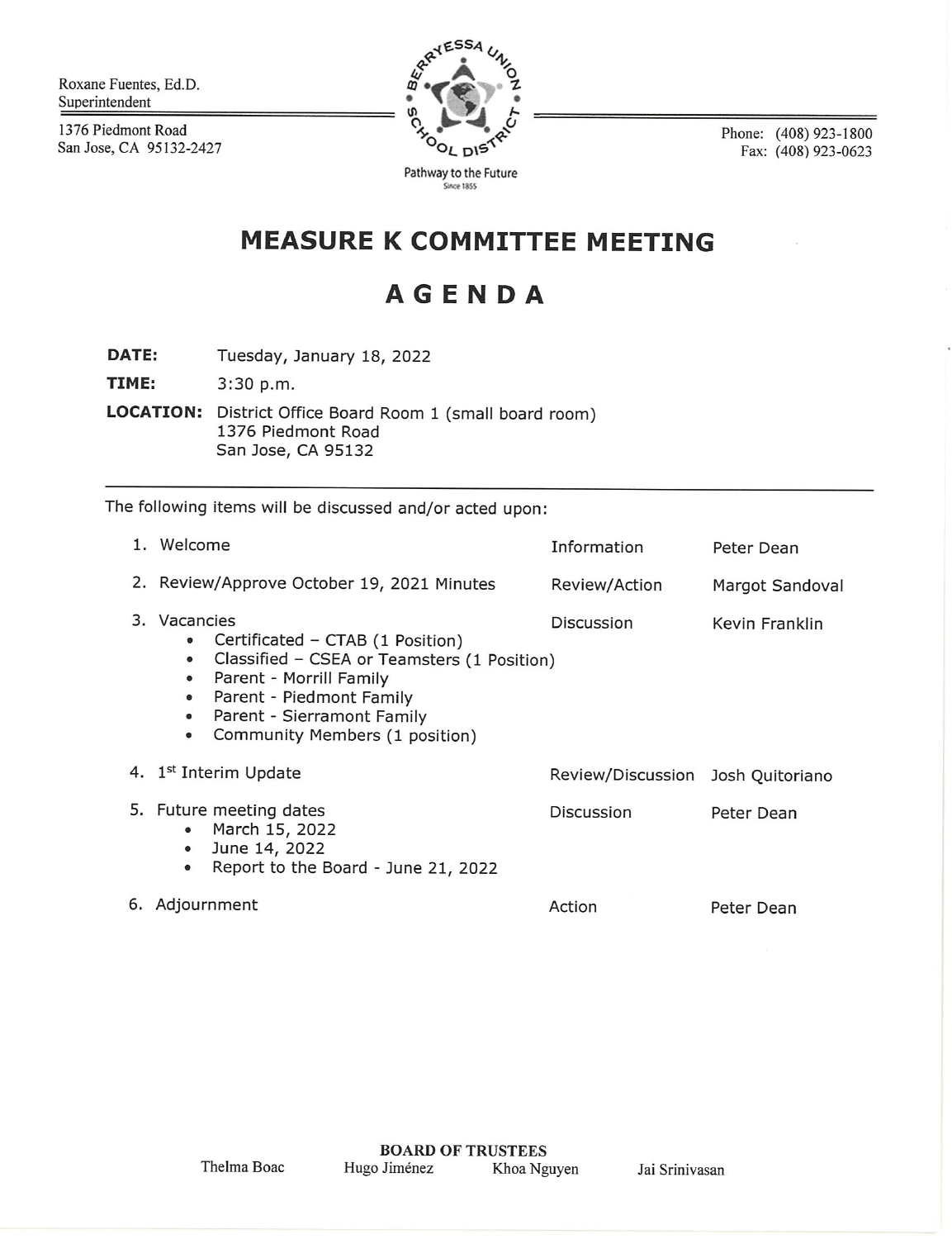Roxane Fuentes, Ed.D. Superintendent

1376 Piedmont Road San Jose, CA 95132-2427



 Phone: (408) 923-1800 Fax: (408) 923-0623

## **Measure K Committee Meeting Minutes**

**UNADOPTED**

October 19, 2021

District Office Board Room 1

1. The meeting was called to order at 3:35 p.m. Introductions were made.

 Attendees: Christy Boyd, Lourdes Calande, Judy Chia, Peter Dean, Ginger Jenzen, Margot Sandoval, Joshua Quitoriano, and Kevin Franklin

- 2. Each attendee reviewed the Measure K Guidelines.
- 3. The committee elected the 2021- 2022 officers as follows:
	- President: Peter Dean, motioned by Margot Sandoval,  $2<sup>nd</sup>$  by Lourdes Calande, none opposed
	- Vice-president: Christy Boyd, motioned by Peter Dean,  $2<sup>nd</sup>$  by Lourdes Calande, none opposed
	- Secretary: Margot Sandoval, motioned by Christy Boyd,  $2<sup>nd</sup>$  by Lourdes Calande, none opposed
- 4. The June 8, 2021 minutes were reviewed and adopted as written/corrected. Motioned by Lourdes Calande, 2<sup>nd</sup> by Christy Boyd, none opposed.
- 5. A list of Measure K Committee vacancies was provided to the committee. Vacancies include a CSEA or Teamsters classified position, a CTAB Certificated position, a Community member, and one parent for each of the school families (Morrill, Piedmont, and Sierramont Middle School Families). Margot Sandoval will share the list with Principals to post on their emails to ask their communities to join the committee.
- 6. The current and previous parcel assessments were reviewed. Kevin Franklin explained that the parcel waivers have increased due to changes in the law where seniors no longer have to re-apply or confirm their eligibility and those with permanent disability, also qualify.
- 7. Josh Quitoriano presented the 2021-2022 Adopted Budget and the 2020-2021 Unaudited Actuals. He explained how each program was funded related to Full Time Equivalent (FTE).